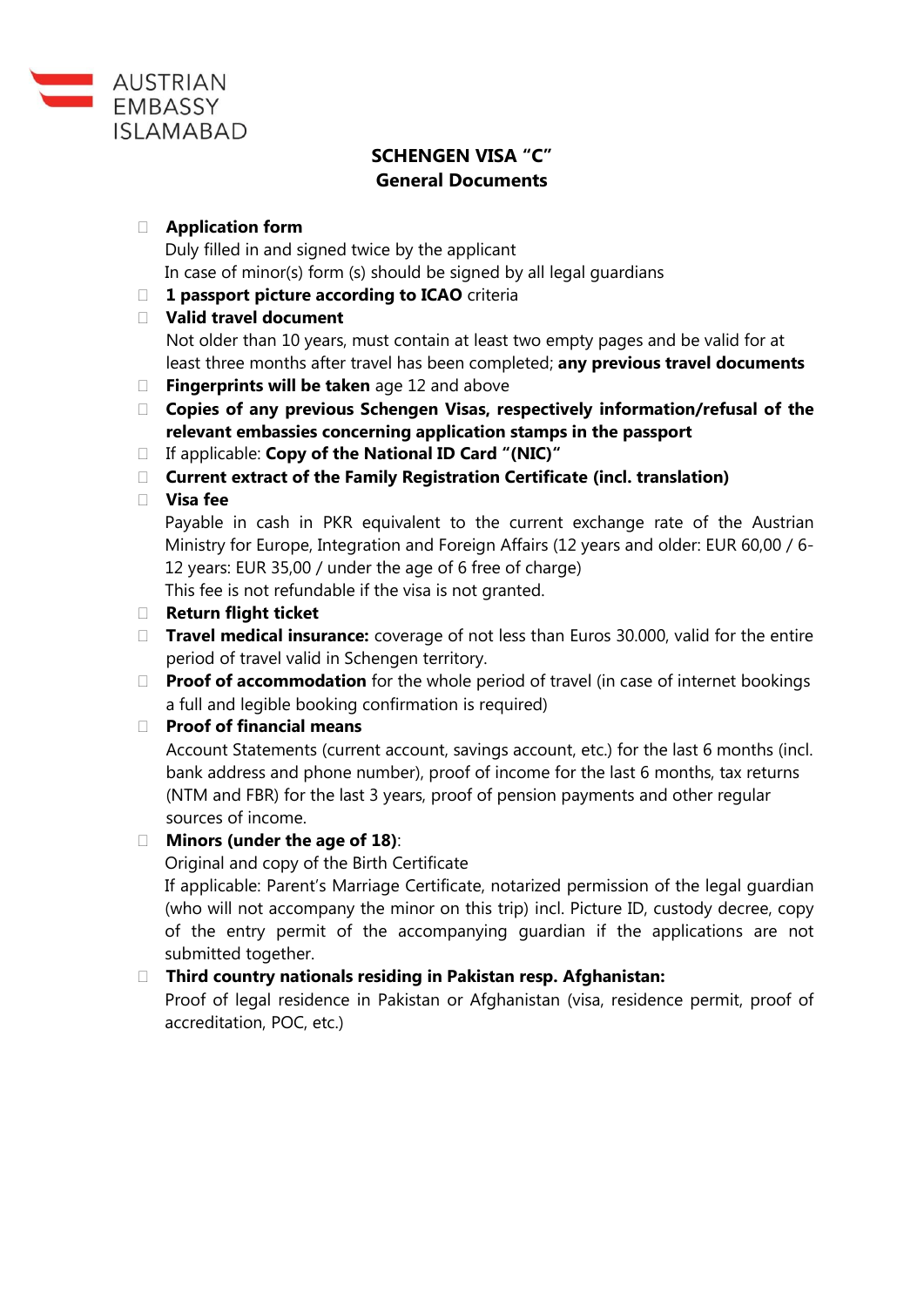

# **SCHENGEN VISA "C" Additional documents - TOURIST**

- If applicable: **Confirmation of the applicant's company/employer** stating name, position, duration of employment, salary, temporary/longterm employment, leave permit, contact details (phone, e-mail, address), signed by an authorized person, incl. proof of authority to sign.
- If applicable: **Proof of self employment:** Tax reports, trade register excerpt, websites, proof of export/import, etc.
- If applicable: **Confirmation from the educational institution** Name, course duration, approval of absence, contact details (phone, e-mail, address), signed by an authorized person
- If applicable: **Proof of entry permit of the country of final destination** (in case of transit)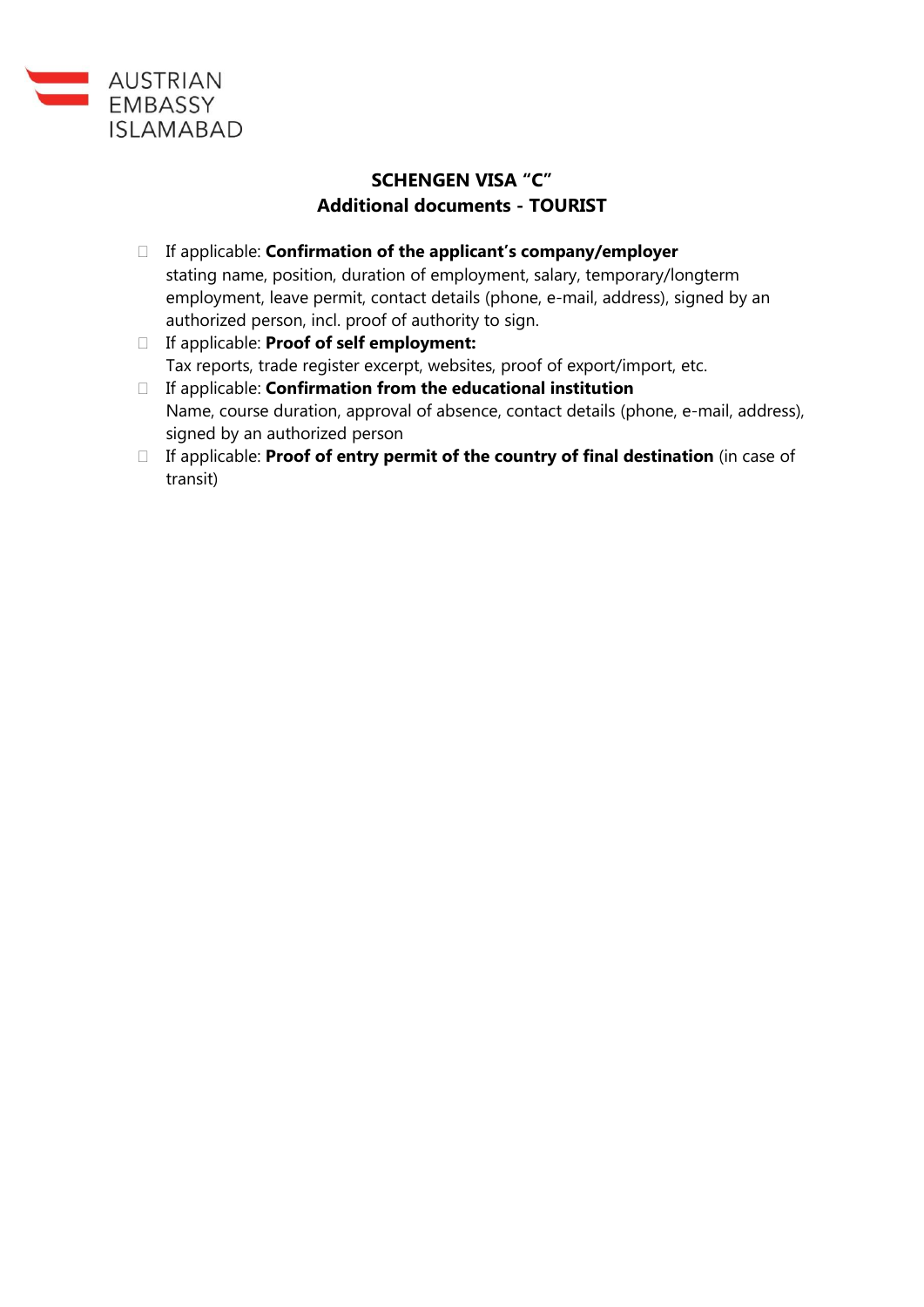

# **SCHENGEN VISA "C" Additional documents – BUSINESS/SEMINAR/OFFICIAL VISITORS**

- If applicable: **Confirmation of the employer** Stating name, position, duration of employment, salary, temporary/longterm employment, travel purpose and length, possible confirmation of cost coverage, contact details (phone, e-mail, address), signed by an authorized signatory
- If applicable: **Proof of self employment:** Tax reports, trade register excerpt, websites, proof of export/import, etc.
- **Invitation from the company/institution/organization in Austria**
- $\Box$  Stating name, position, information regarding the business ties, travel purpose, time frame of the invitation, possible confirmation of cost coverage, contact details (phone, e-mail, address), signed by an authorized signatory
- If applicable: **Note Verbale of the international organization/diplomatic representation in Austria**
	- Copy of the Note Verbale together with the application form
	- The Note Verbale must additionally be sent to the Protocol Department at the Austrian Ministry for Europe, Integration and Foreign Affairs in Vienna.
- If applicable: **Individual electronic letter of guarantee (EVE) resp. General letter of guarantee (GVE)**

Application by the inviting company at the relevant immigration authorities in Austria through an authorized person.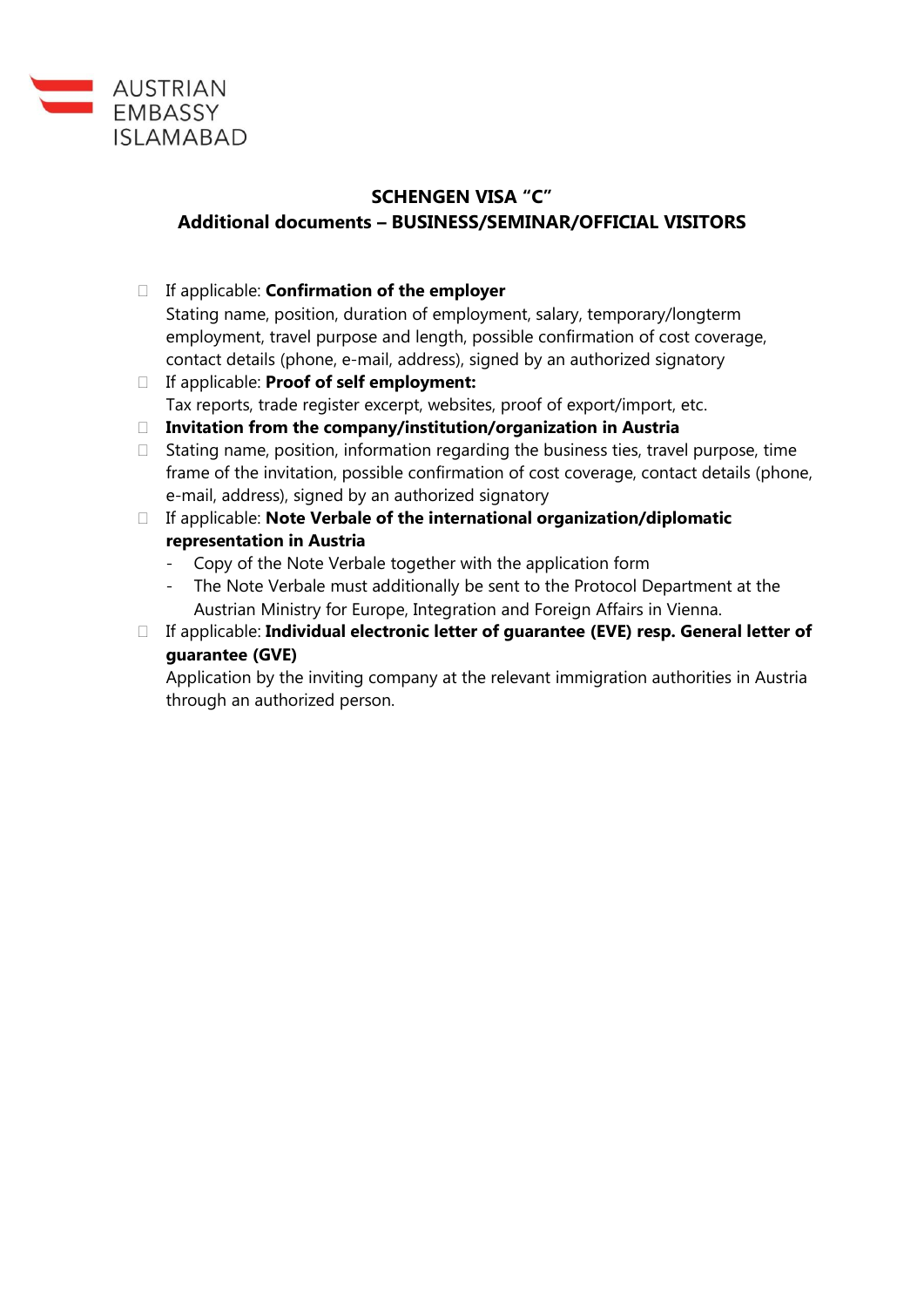

## **SCHENGEN VISA "C" Additional documents – VISIT FAMILY/FRIENDS**

- If applicable: **Proof of family relationship**
- If applicable: **Proof how contact was established with the party issuing the invitation**
- **Proof of authorization of the legal residence of the inviting party Austria.**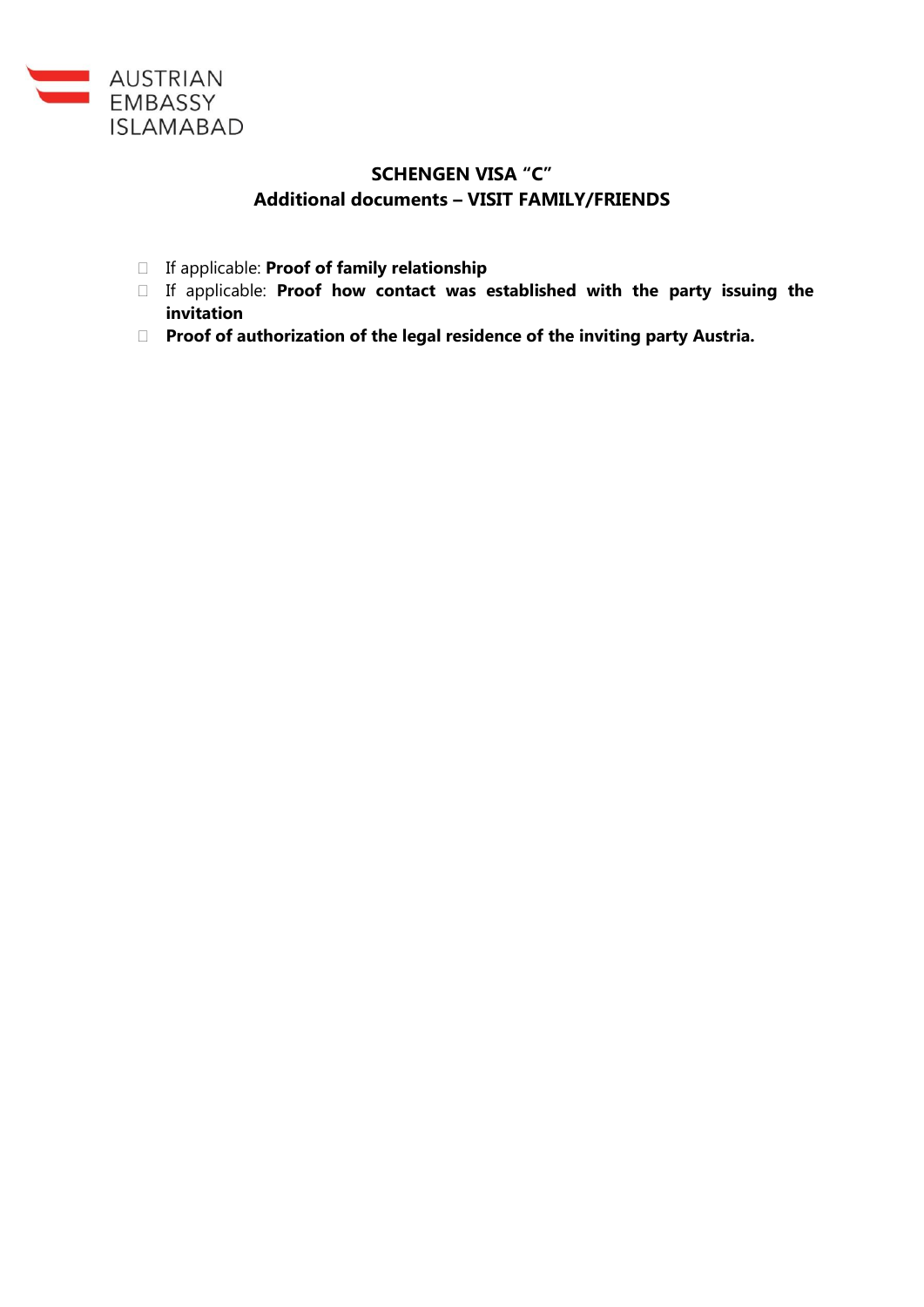

## **SCHENGEN VISA "C" Additional documents – FILM CREW**

#### **Producer:**

- $\Box$  cover letter detailing its professional background and filming history and assignment of film crew mentioning complete personal data of all members
- $\Box$  certificate/proof of registration in Pakistan (Film Chamber of Commerce)
- $\Box$  tax statements of the past 3 years
- $\Box$  abstract of screen-play in English language, detailing the intended scenes and locations

#### **Crew Members:**

- $\Box$  professional curriculum vitae with references and contacts from previous productions
- $\Box$  ID from the competent authority in Pakistan / Film Association
- $\Box$  evidence of professional education
- $\Box$  salary slips of the last 3 months of present occupation

#### **Austrian Partner:**

- copy of business license in Austria "Gewerbeberechtigung"
- $\Box$  Invitation letter of quarantee sent directly to the email address of the Embassy
- $\Box$  Itinerary of intended shoot
- $\Box$  filming permit for each location

#### **Other:**

 $\Box$  letter regarding film project of the competent authority in Pakistan